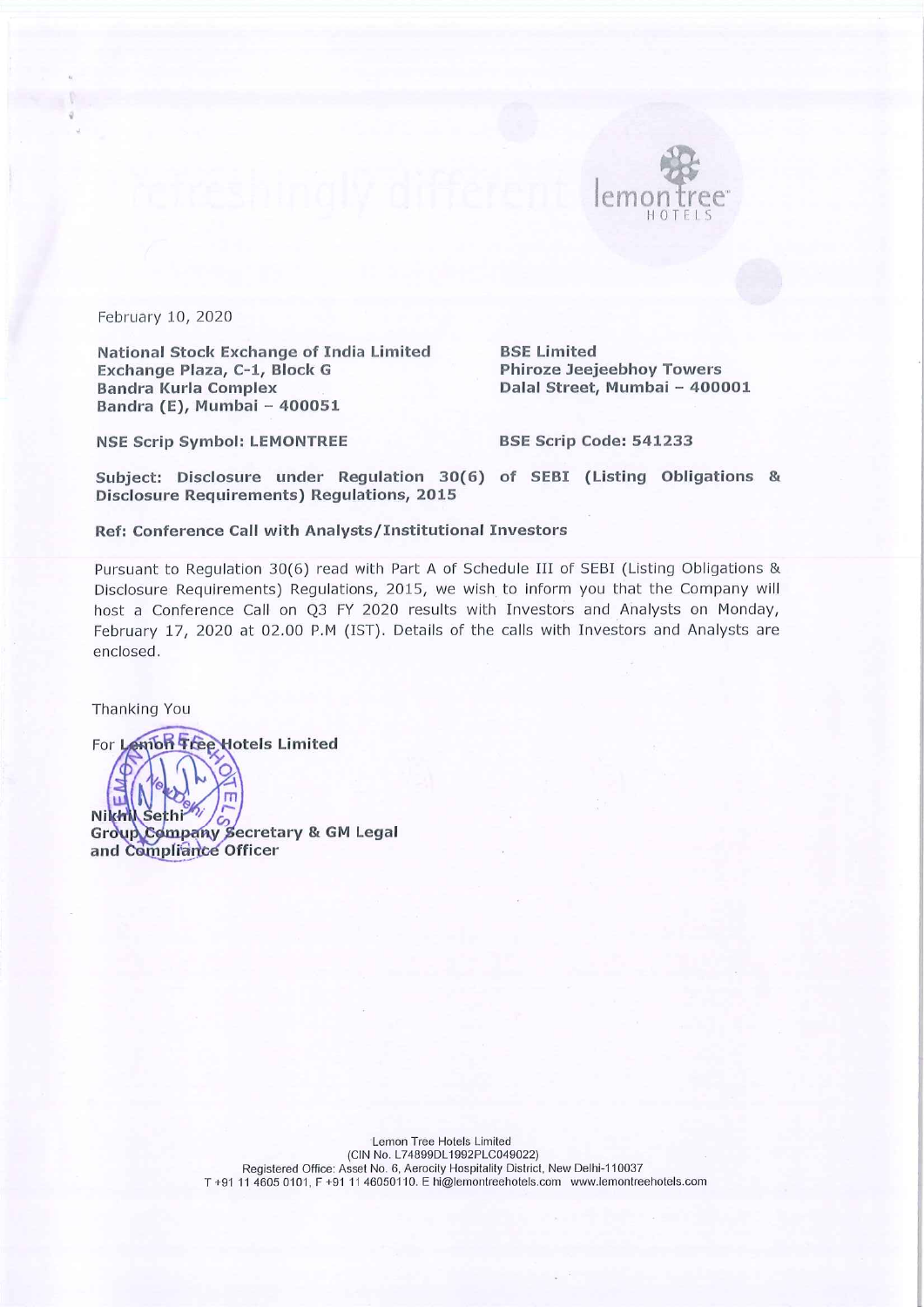

# Lemon Tree Hotels Ltd Q3 FY20 Earnings Call scheduled

# on Monday, 17th February, 2020 at 2:00 PM IST

Lemon Tree Hotels (LTH) will organize a conference call for investors and analysts on Monday, 17th February, 2020 at 2:00 PM IST.

The senior management team will represent LTH on the call.

The conference call will be initiated with a brief management discussion on the Q3 FY20 results to be declared on Thursday, 13<sup>th</sup> February, 2020 followed by an interactive Question & Answer session.

## Details of the conference call are as follows:

| <b>Timing</b>              | 2:00 PM IST on Monday, 17th February, 2020   |
|----------------------------|----------------------------------------------|
| Conference dial-in         |                                              |
| Primary number             | +91 22 6280 1141 / +91 22 7115 8042          |
| Local access number        | $+91$ 70456 71221 (Available all over India) |
| Singapore Toll Free Number | 800 101 2045                                 |
| Hong Kong Toll Free Number | 800 964 448                                  |
| USA Toll Free Number       | 18667462133                                  |
| UK Toll Free Number        | 0 808 101 1573                               |

Please dial-in 5 minutes prior to the scheduled start to ensure that you are connected to the call on time.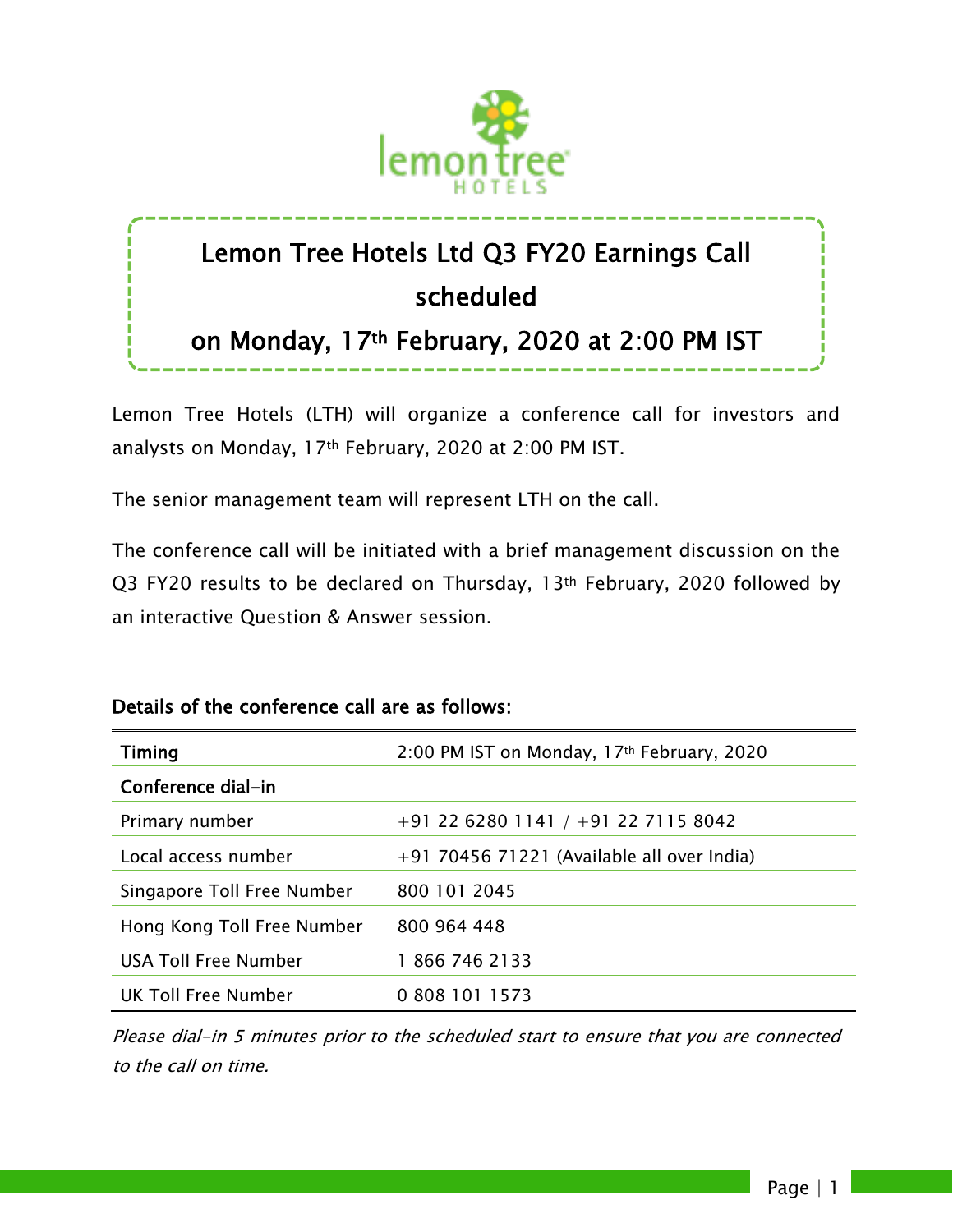

# About Lemon Tree Hotels

Lemon Tree Hotels Limited is India's largest hotel chain in the mid-priced hotel sector, and the third largest overall, on the basis of controlling interest in owned and leased rooms, as of June 30, 2017, according to the Horwath Report. We operate in the upscale segment and in the mid-priced sector, consisting of the upper-midscale, midscale and economy segments. We deliver differentiated yet superior service offerings, with a value-for-money proposition.

LTH opened its first hotel with 49 rooms in May 2004 and currently operates ~8,000 rooms in 80 hotels (including Keys hotels) across 48 cities under its various brands viz. Aurika Hotels & Resorts, Lemon Tree Premier, Lemon Tree Hotels, Red Fox Hotels, Keys Prima, Keys Select and Keys Lite. As the current pipeline becomes operational, LTH will be operating 109 hotels with ~10,700 rooms, across 69 cities in India and abroad.

Lemon Tree Hotels, including Keys Hotels, are located across India, in metro regions, including the NCR, Bengaluru, Hyderabad and Chennai, as well as tier I and tier II cities such as Pune, Ahmedabad, Chandigarh, Jaipur, Indore, Aurangabad, Udaipur, Vishakhapatnam, Kochi, Ludhiana, Thiruvananthapuram and Vijayawada. The company expanded internationally with the launch of the hotel in Dubai in December 2019. New hotels are also opening internationally in Bhutan and Nepal.

To know more, visit [lemontreehotels.com|](https://www.lemontreehotels.com/)[aurikahotels.com|](https://www.aurikahotels.com/)[keyshotels.com](https://www.keyshotels.com/)

| Kapil Sharma                        | Anoop Poojari              |
|-------------------------------------|----------------------------|
| Lemon Tree Hotels Ltd               | CDR India                  |
| Tel: $+91$ 11 4605 0174 / 4605 0153 | $ $ Tel: +91 98330 90434   |
| Email: cfo@lemontreehotels.com      | Email: anoop@cdr-india.com |

### For more information about us, please visit www.lemontreehotels.com or contact: